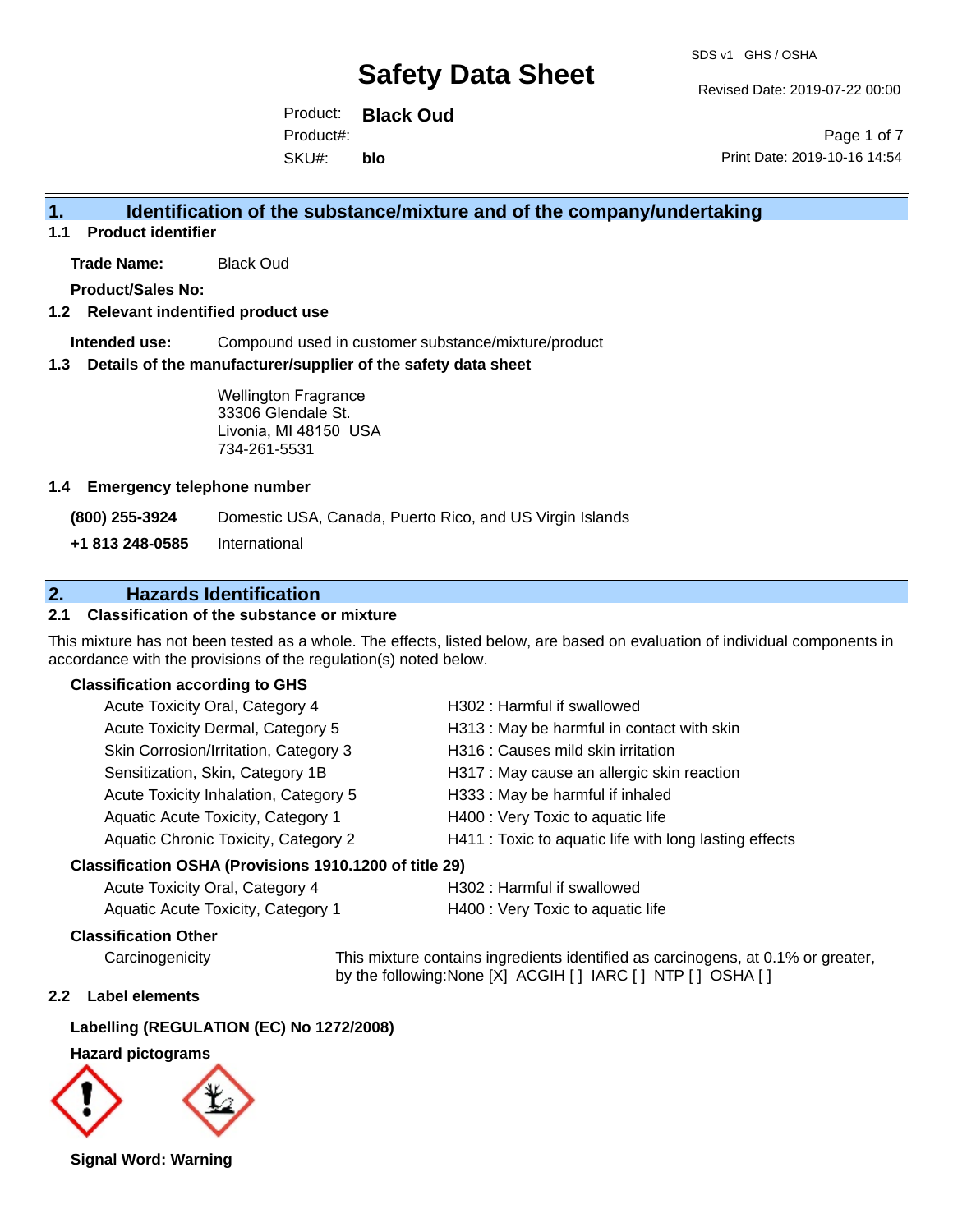Revised Date: 2019-07-22 00:00

Product: **Black Oud** SKU#: Product#: **blo**

Page 2 of 7 Print Date: 2019-10-16 14:54

| <b>Hazard statments</b>         |                                                                                          |
|---------------------------------|------------------------------------------------------------------------------------------|
| H <sub>302</sub>                | Harmful if swallowed                                                                     |
| H <sub>313</sub>                | May be harmful in contact with skin                                                      |
| H316                            | Causes mild skin irritation                                                              |
| H317                            | May cause an allergic skin reaction                                                      |
| H333                            | May be harmful if inhaled                                                                |
| H400                            | Very Toxic to aquatic life                                                               |
| H411                            | Toxic to aquatic life with long lasting effects                                          |
| <b>Precautionary Statements</b> |                                                                                          |
| <b>Prevention:</b>              |                                                                                          |
| P <sub>264</sub>                | Wash hands thoroughly after handling                                                     |
| P <sub>270</sub>                | Do not eat, drink or smoke when using this product                                       |
| P <sub>272</sub>                | Contaminated work clothing should not be allowed out of the workplace                    |
| P273                            | Avoid release to the environment                                                         |
| <b>Response:</b>                |                                                                                          |
| $P301 + P312 + P330$            | IF SWALLOWED: Call a POISON CENTER or doctor/physician if you feel unwell Rinse<br>mouth |
| $P302 + P352$                   | IF ON SKIN: Wash with soap and water                                                     |
| $P304 + P312$                   | IF INHALED: Call a POISON CENTER or doctor/physician if you feel unwell                  |
| $P333 + P313$                   | If skin irritation or a rash occurs: Get medical advice/attention                        |
| P363                            | Wash contaminated clothing before reuse                                                  |
| P391                            | <b>Collect Spillage</b>                                                                  |
| <b>Other Hazards</b><br>2.3     |                                                                                          |

**no data available**

# **3. Composition/Information on Ingredients**

## **3.1 Mixtures**

This product is a complex mixture of ingredients, which contains among others the following substance(s), presenting a health or environmental hazard within the meaning of the UN Globally Harmonized System of Classification and Labeling of Chemicals (GHS):

| CAS#<br>Ingredient                 | EC#                                                         | Conc.<br>Range | <b>GHS Classification</b> |
|------------------------------------|-------------------------------------------------------------|----------------|---------------------------|
| 120-51-4<br><b>Benzyl Benzoate</b> | 204-402-9                                                   | $70 - 80 %$    | H302; H313; H400; H411    |
| 54464-57-2                         | 259-174-3<br><b>Tetramethyl Acetyloctahydronaphthalenes</b> | $5 - 10 \%$    | H315; H317; H400; H410    |
| 1222-05-5                          | 214-946-9<br>Hexamethylindanopyran                          | $2 - 5%$       | H316; H400; H410          |
| 24851-98-7                         | 246-495-9<br>Methyldihydrojasmonate                         | $2 - 5%$       | H402                      |
| $91 - 64 - 5$<br>Coumarin          | 202-086-7                                                   | $1 - 2\%$      | H302; H317; H402          |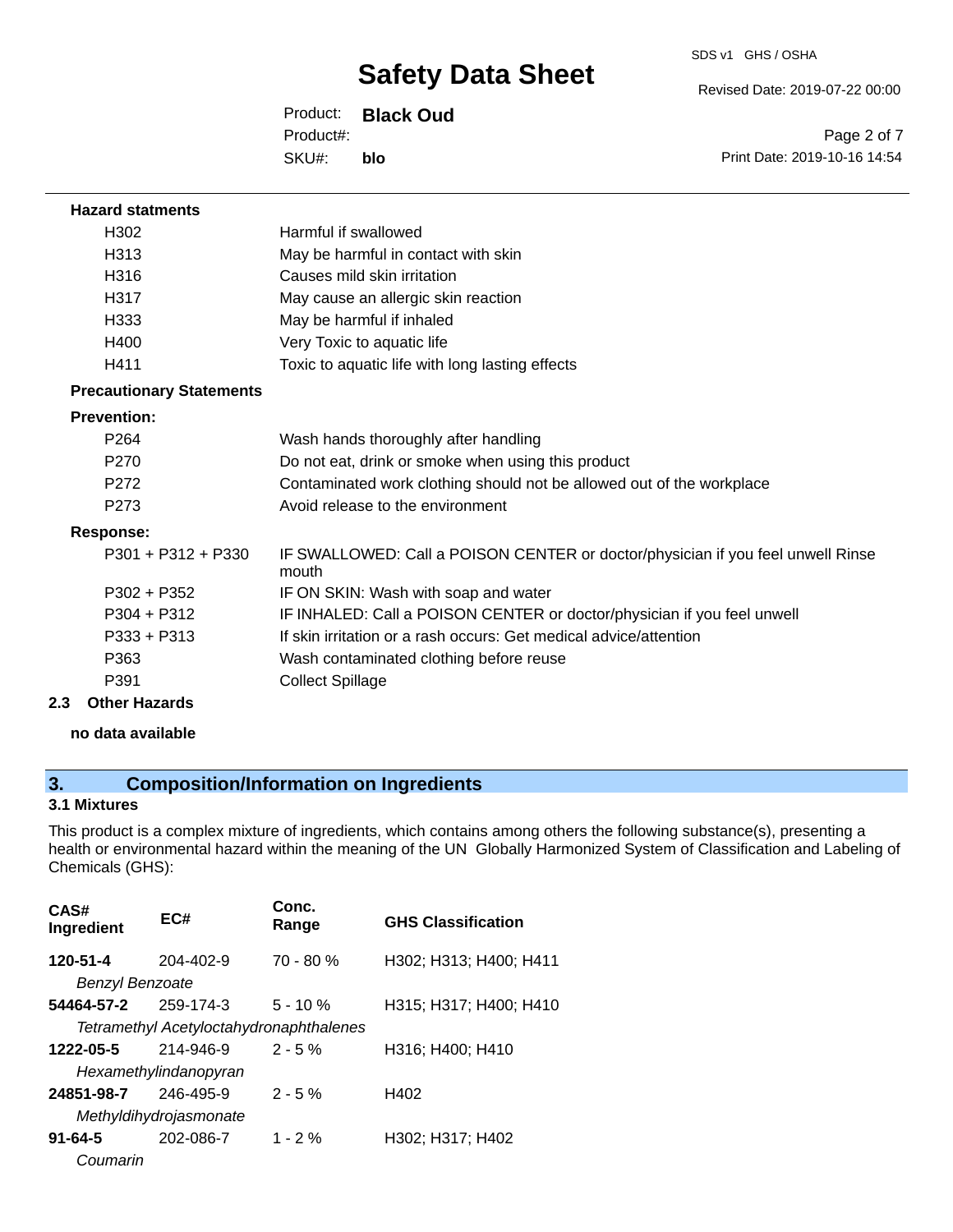SDS v1 GHS / OSHA

Revised Date: 2019-07-22 00:00

Product: **Black Oud** SKU#: Product#: **blo**

Page 3 of 7 Print Date: 2019-10-16 14:54

| CAS#<br>Ingredient                          | EC#       | Conc.<br>Range                                           | <b>GHS Classification</b>    |
|---------------------------------------------|-----------|----------------------------------------------------------|------------------------------|
| 115-95-7                                    | 204-116-4 | $1 - 2\%$                                                | H227; H315; H317; H320; H402 |
| Linalyl Acetate                             |           |                                                          |                              |
| 1205-17-0                                   | 214-881-6 | $0.1$ - 1.0 $\%$                                         | H303; H317; H361; H401; H411 |
| a-Methyl-1,3-benzodioxole-5-propionaldehyde |           |                                                          |                              |
|                                             |           | See Section 16 for full text of GHS classification codes |                              |
|                                             |           |                                                          |                              |

See Section 16 for full text of GHS classification codes which where not shown in section 2

Total Hydrocarbon Content (%  $w/w$ ) = 0.76

| 4.<br><b>First Aid Measures</b>                                                   |                                                                                                               |  |  |  |
|-----------------------------------------------------------------------------------|---------------------------------------------------------------------------------------------------------------|--|--|--|
| <b>Description of first aid measures</b><br>4.1                                   |                                                                                                               |  |  |  |
| Inhalation:                                                                       | Remove from exposure site to fresh air and keep at rest.<br>Obtain medical advice.                            |  |  |  |
| <b>Eye Exposure:</b>                                                              | Flush immediately with water for at least 15 minutes.<br>Contact physician if symptoms persist.               |  |  |  |
| <b>Skin Exposure:</b>                                                             | Remove contaminated clothes. Wash thoroughly with water (and soap).<br>Contact physician if symptoms persist. |  |  |  |
| Ingestion:                                                                        | Rinse mouth with water and obtain medical advice.                                                             |  |  |  |
| Most important symptoms and effects, both acute and delayed<br>4.2                |                                                                                                               |  |  |  |
| <b>Symptoms:</b>                                                                  | no data available                                                                                             |  |  |  |
| Refer to Section 2.2 "Hazard Statements"<br>Risks:                                |                                                                                                               |  |  |  |
| Indication of any immediate medical attention and special treatment needed<br>4.3 |                                                                                                               |  |  |  |
| <b>Treatment:</b>                                                                 | Refer to Section 2.2 "Response"                                                                               |  |  |  |
|                                                                                   |                                                                                                               |  |  |  |
| 5.<br><b>Fire-Fighting measures</b>                                               |                                                                                                               |  |  |  |
| <b>Extinguishing media</b><br>5.1                                                 |                                                                                                               |  |  |  |
| Suitable:                                                                         | Carbon dioxide (CO2), Dry chemical, Foam                                                                      |  |  |  |
| Unsuitable                                                                        | Do not use a direct water jet on burning material                                                             |  |  |  |
| 5.2 Special hazards arising from the substance or mixture                         |                                                                                                               |  |  |  |
| During fire fighting:                                                             | Water may be ineffective                                                                                      |  |  |  |
| <b>Advice for firefighters</b><br>5.3                                             |                                                                                                               |  |  |  |
| <b>Further information:</b>                                                       | Standard procedure for chemical fires                                                                         |  |  |  |

# **6. Accidental Release Measures**<br>**6.1** Personal precautions, protective equipm

## **6.1 Personal precautions, protective equipment and emergency procedures**

Avoid inhalation and contact with skin and eyes. A self-contained breathing apparatus is recommended in case of a major spill.

### **6.2 Environmental precautions**

Keep away from drains, soil, and surface and groundwater.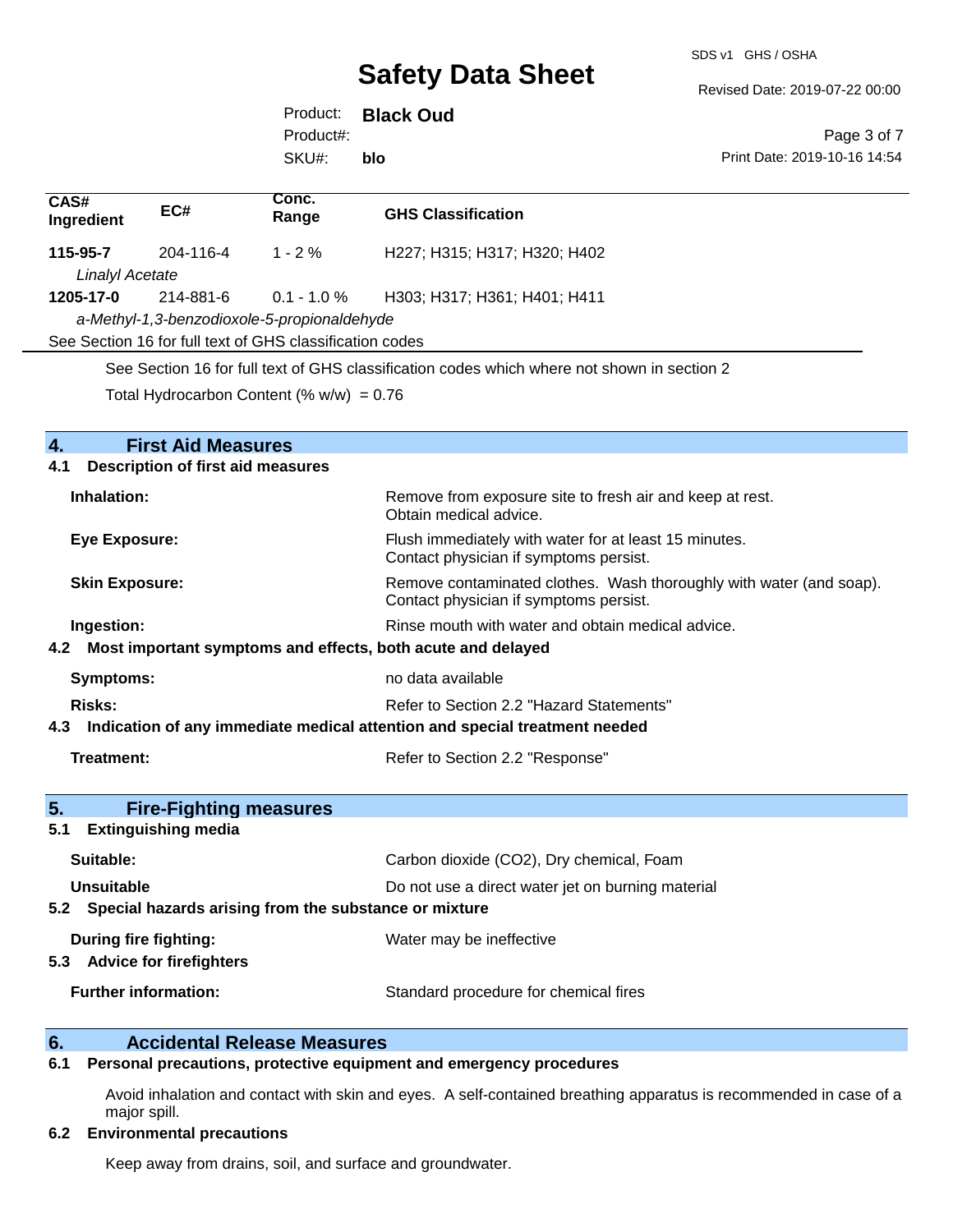Revised Date: 2019-07-22 00:00

Product: **Black Oud** SKU#: Product#: **blo**

Page 4 of 7 Print Date: 2019-10-16 14:54

#### **6.3 Methods and materials for containment and cleaning up**

Clean up spillage promptly. Remove ignition sources. Provide adequate ventilation. Avoid excessive inhalation of vapors. Gross spillages should be contained by use of sand or inert powder and disposed of according to the local regulations.

#### **6.4 Reference to other sections**

Not Applicable

## **7. Handling and Storage**

### **7.1 Precautions for safe handling**

Apply according to good manufacturing and industrial hygiene practices with proper ventilation. Do not drink, eat or smoke while handling. Respect good personal hygiene.

#### **7.2 Conditions for safe storage, including any incompatibilities**

Store in a cool, dry and ventilated area away from heat sources and protected from light in tightly closed original container. Avoid uncoated metal container. Keep air contact to a minimum.

### **7.3 Specific end uses**

No information available

## **8. Exposure Controls/Personal Protection**

#### **8.1 Control parameters**

**Exposure Limits:** Contains no substances with occupational exposure limit values.

**Engineering Controls:** Use local exhaust as needed.

**8.2 Exposure controls - Personal protective equipment**

**Eye protection:** Tightly sealed goggles, face shield, or safety glasses with brow guards and side shields, etc. as may be appropriate for the exposure

**Respiratory protection:** Avoid excessive inhalation of concentrated vapors. Apply local ventilation where appropriate.

**Skin protection:** Avoid Skin contact. Use chemically resistant gloves as needed.

## **9. Physical and Chemical Properties**

### **9.1 Information on basic physical and chemical properties**

| Appearance:                  | Liquid                                     |
|------------------------------|--------------------------------------------|
| Odor:                        | Conforms to Standard                       |
| Color:                       | Nearly Colorless to Greenish Yellow (G0-4) |
| <b>Viscosity:</b>            | Liquid                                     |
| <b>Freezing Point:</b>       | Not determined                             |
| <b>Boiling Point:</b>        | Not determined                             |
| <b>Melting Point:</b>        | Not determined                             |
| <b>Flashpoint (CCCFP):</b>   | >200 F (93.33 C)                           |
| <b>Auto flammability:</b>    | Not determined                             |
| <b>Explosive Properties:</b> | None Expected                              |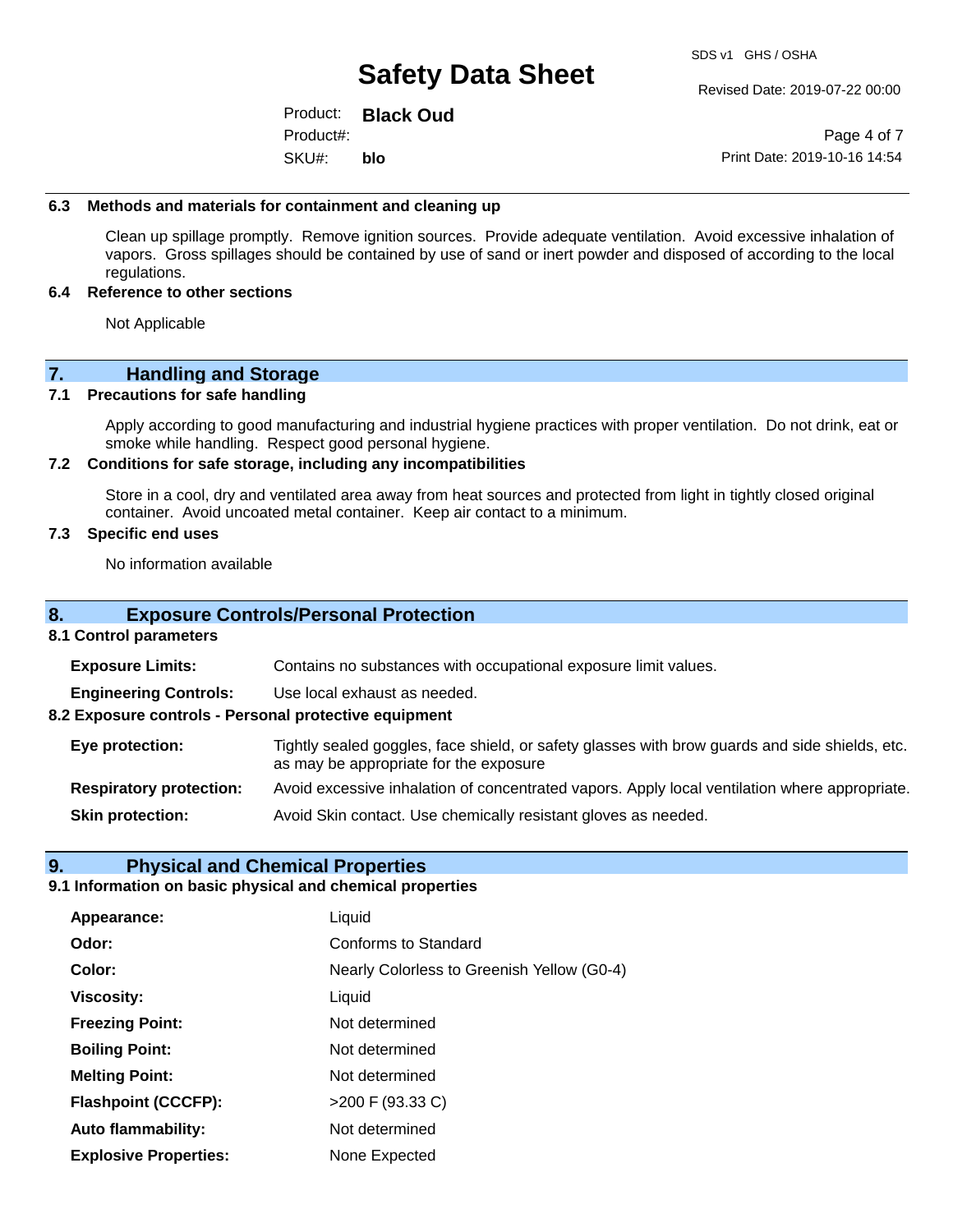Revised Date: 2019-07-22 00:00

Product: **Black Oud** SKU#: Product#: **blo**

Page 5 of 7 Print Date: 2019-10-16 14:54

| <b>Oxidizing properties:</b> | None Expected |
|------------------------------|---------------|
| Vapor Pressure (mmHg@20 C):  | 0.0049        |
| %VOC:                        | 0.00          |
| Specific Gravity @ 25 C:     | 1.0860        |
| Density @ 25 C:              | 1.0830        |
| Refractive Index @ 20 C:     | 1.5510        |
| Soluble in:                  | Oil           |

# **10. Stability and Reactivity**

| <b>10.1 Reactivity</b>                  | None                                               |
|-----------------------------------------|----------------------------------------------------|
| <b>10.2 Chemical stability</b>          | Stable                                             |
| 10.3 Possibility of hazardous reactions | None known                                         |
| 10.4 Conditions to avoid                | None known                                         |
| 10.5 Incompatible materials             | Strong oxidizing agents, strong acids, and alkalis |
| 10.6 Hazardous decomposition products   | None known                                         |

# **11. Toxicological Information**

## **11.1 Toxicological Effects**

Acute Toxicity Estimates (ATEs) based on the individual Ingredient Toxicity Data utilizing the "Additivity Formula"

| Acute toxicity - Oral - (Rat) mg/kg                | (LD50: 1672.2436) Harmful if swallowed                   |
|----------------------------------------------------|----------------------------------------------------------|
| Acute toxicity - Dermal - (Rabbit) mg/kg           | (LD50: 3384.3027) May be harmful in contact with skin    |
| Acute toxicity - Inhalation - (Rat) mg/L/4hr       | (LD50: 148.5858) May be harmful if inhaled               |
| <b>Skin corrosion / irritation</b>                 | May be harmful if inhaled                                |
| Serious eye damage / irritation                    | Not classified - the classification criteria are not met |
| <b>Respiratory sensitization</b>                   | Not classified - the classification criteria are not met |
| <b>Skin sensitization</b>                          | May cause an allergic skin reaction                      |
| <b>Germ cell mutagenicity</b>                      | Not classified - the classification criteria are not met |
| Carcinogenicity                                    | Not classified - the classification criteria are not met |
| <b>Reproductive toxicity</b>                       | Not classified - the classification criteria are not met |
| Specific target organ toxicity - single exposure   | Not classified - the classification criteria are not met |
| Specific target organ toxicity - repeated exposure | Not classified - the classification criteria are not met |
| <b>Aspiration hazard</b>                           | Not classified - the classification criteria are not met |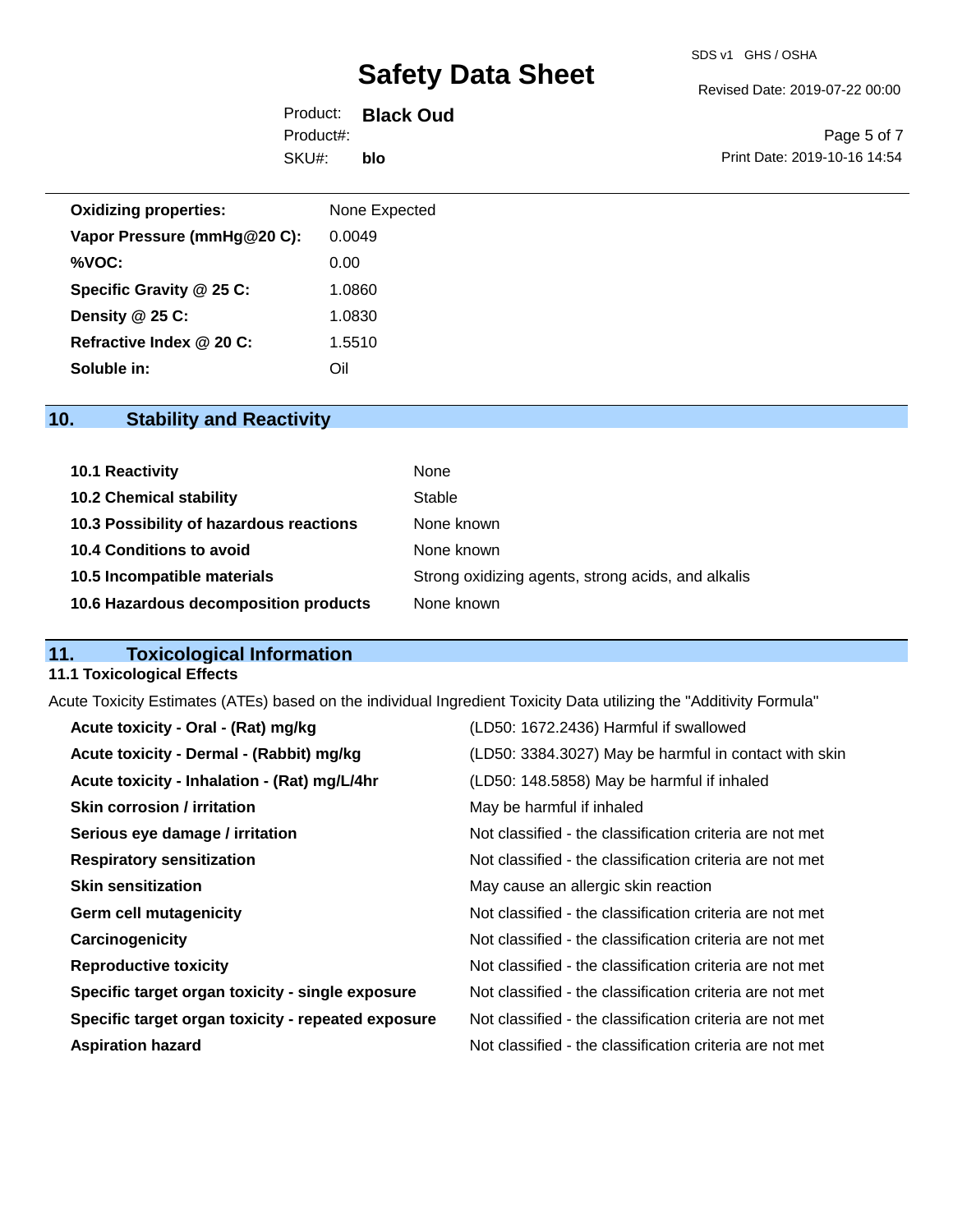SDS v1 GHS / OSHA

Revised Date: 2019-07-22 00:00

Product: **Black Oud** SKU#: Product#: **blo**

Page 6 of 7 Print Date: 2019-10-16 14:54

| 12.<br><b>Ecological Information</b> |                                                 |
|--------------------------------------|-------------------------------------------------|
| <b>12.1 Toxicity</b>                 |                                                 |
| <b>Acute acquatic toxicity</b>       | Very Toxic to aquatic life                      |
| <b>Chronic acquatic toxicity</b>     | Toxic to aquatic life with long lasting effects |
| <b>Toxicity Data on soil</b>         | no data available                               |
| <b>Toxicity on other organisms</b>   | no data available                               |
| 12.2 Persistence and degradability   | no data available                               |
| 12.3 Bioaccumulative potential       | no data available                               |
| 12.4 Mobility in soil                | no data available                               |
| 12.5 Other adverse effects           | no data available                               |
|                                      |                                                 |

## **13. Disposal Conditions**

#### **13.1 Waste treatment methods**

Do not allow product to reach sewage systems. Dispose of in accordance with all local and national regulations. Send to a licensed waste management company.The product should not be allowed to enter drains, water courses or the soil. Do not contaminate ponds, waterways or ditches with chemical or used container.

## **14. Transport Information**

| <b>Marine Pollutant</b>                                       | Yes. Ingredient of greatest environmental impact:<br>120-51-4 : (70 - 80 %) : Benzyl Benzoate |                                     |                   |                 |               |
|---------------------------------------------------------------|-----------------------------------------------------------------------------------------------|-------------------------------------|-------------------|-----------------|---------------|
| <b>Regulator</b>                                              |                                                                                               | <b>Class</b>                        | <b>Pack Group</b> | <b>Sub Risk</b> | UN-nr.        |
| U.S. DOT (Non-Bulk)                                           |                                                                                               | Not Regulated - Not Dangerous Goods |                   |                 |               |
| <b>Chemicals NOI</b>                                          |                                                                                               |                                     |                   |                 |               |
| <b>ADR/RID (International Road/Rail)</b>                      |                                                                                               |                                     |                   |                 |               |
| <b>Environmentally Hazardous</b><br>Substance, Liquid, n.o.s. |                                                                                               | 9                                   | Ш                 |                 | <b>UN3082</b> |
| <b>IATA (Air Cargo)</b>                                       |                                                                                               |                                     |                   |                 |               |
| <b>Environmentally Hazardous</b><br>Substance, Liquid, n.o.s. |                                                                                               | 9                                   | Ш                 |                 | <b>UN3082</b> |
| <b>IMDG (Sea)</b>                                             |                                                                                               |                                     |                   |                 |               |
| <b>Environmentally Hazardous</b><br>Substance, Liquid, n.o.s. |                                                                                               | 9                                   | Ш                 |                 | <b>UN3082</b> |

| JUDSTAITUC, LIYUIU, IT.U.S.               |                                                              |
|-------------------------------------------|--------------------------------------------------------------|
| 15.<br><b>Regulatory Information</b>      |                                                              |
| <b>U.S. Federal Regulations</b>           |                                                              |
| <b>TSCA (Toxic Substance Control Act)</b> | All components of the substance/mixture are listed or exempt |
| 40 CFR(EPCRA, SARA, CERCLA and CAA)       | This product contains NO components of concern.              |
| <b>U.S. State Regulations</b>             |                                                              |
|                                           |                                                              |

**California Proposition 65 Warning** This product contains the following components: